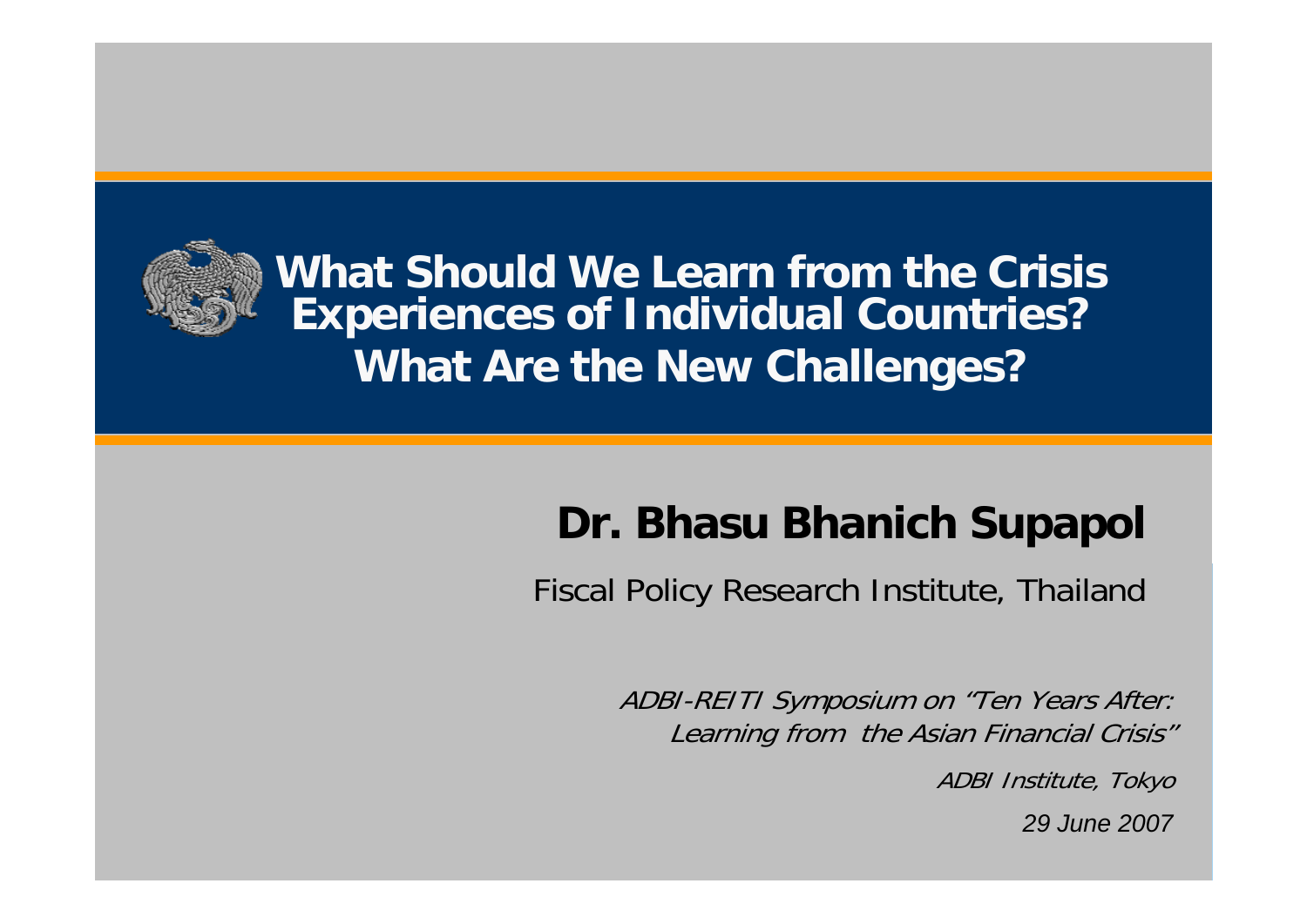

# **Outline**

■ Overview of the Thai Economy: 10 years after **the crisis**

 **Thailand's crisis management strategy and consequences**

**Radditional factors contributing to the recovery** 

**The challenges ahead**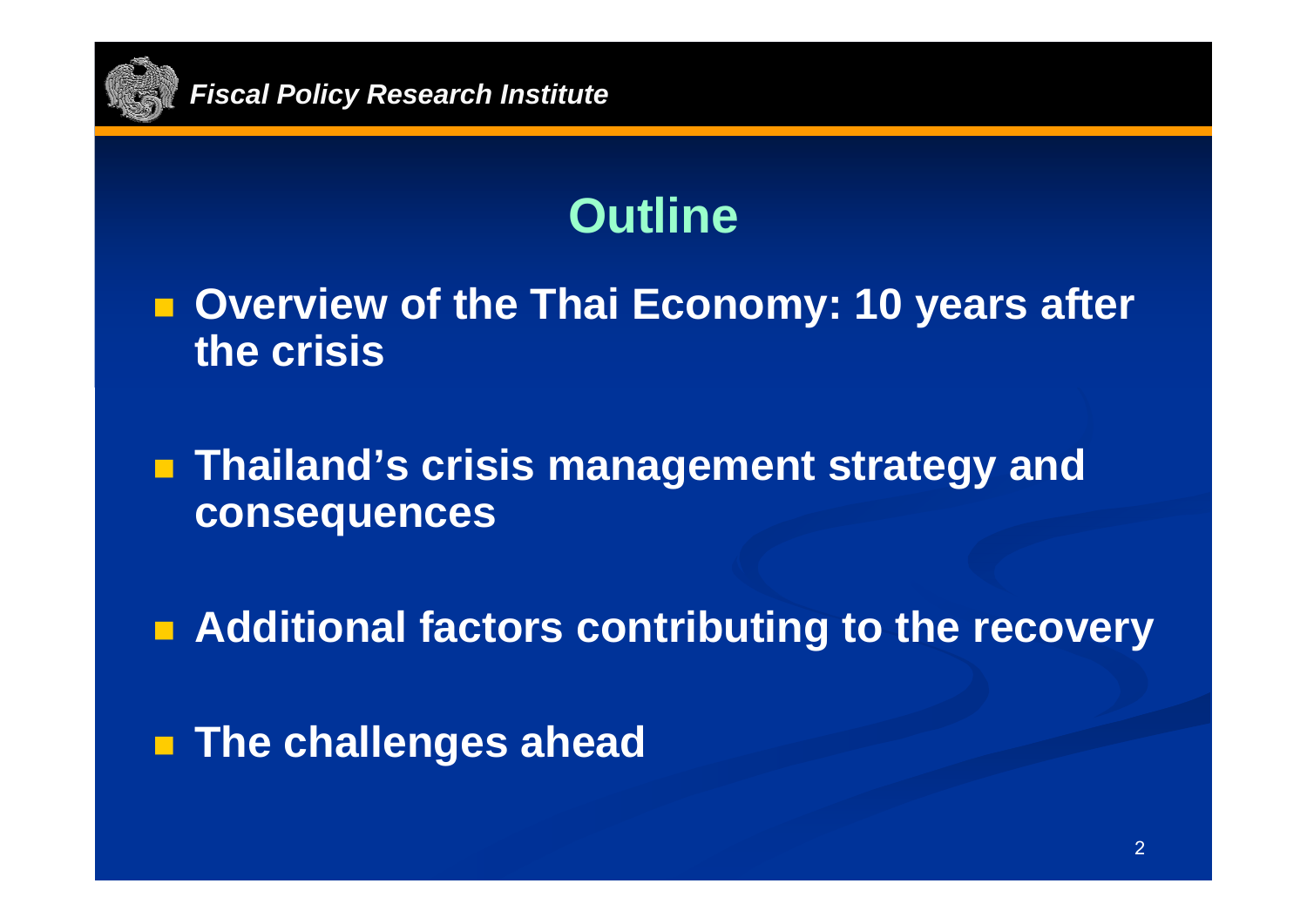

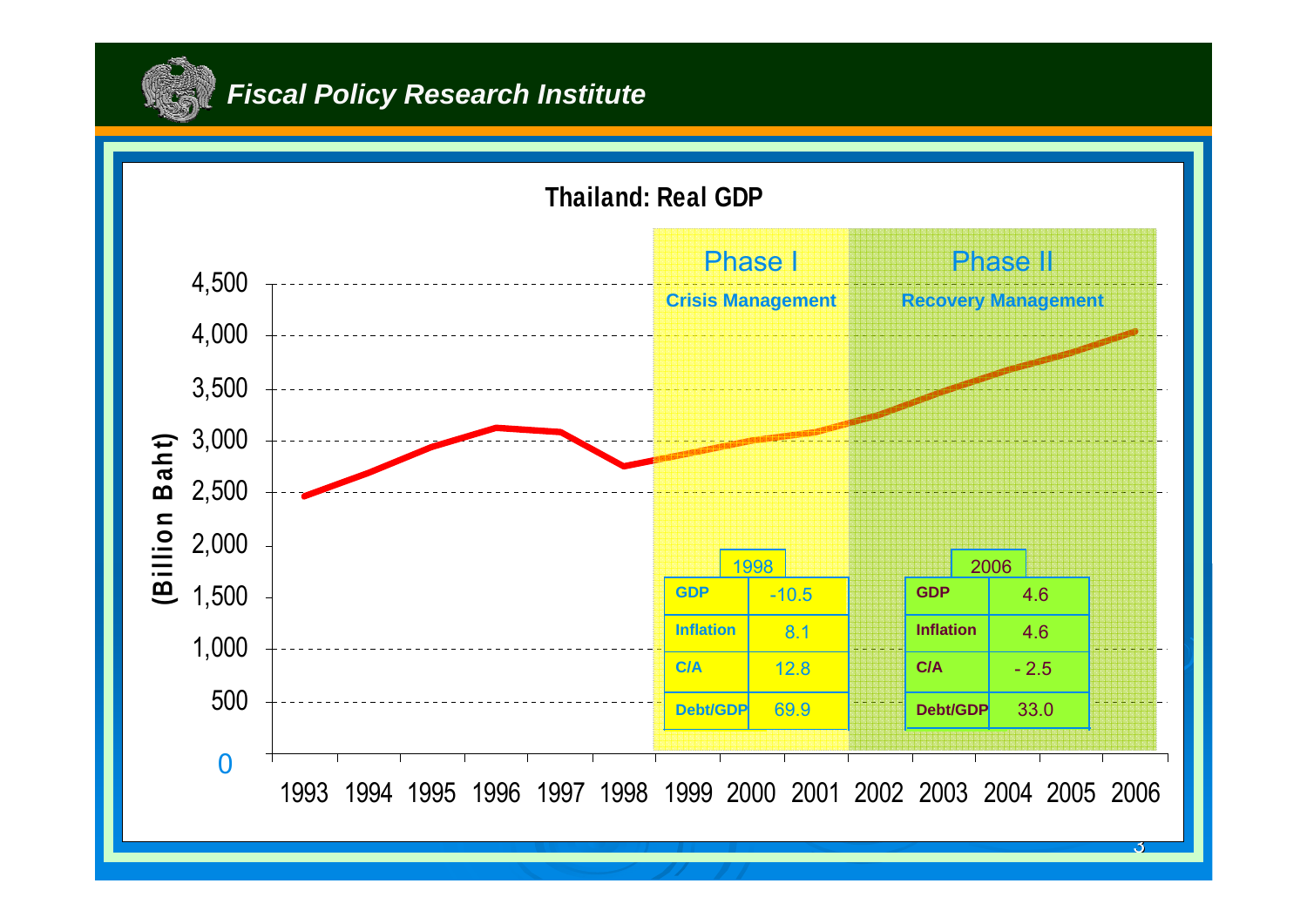

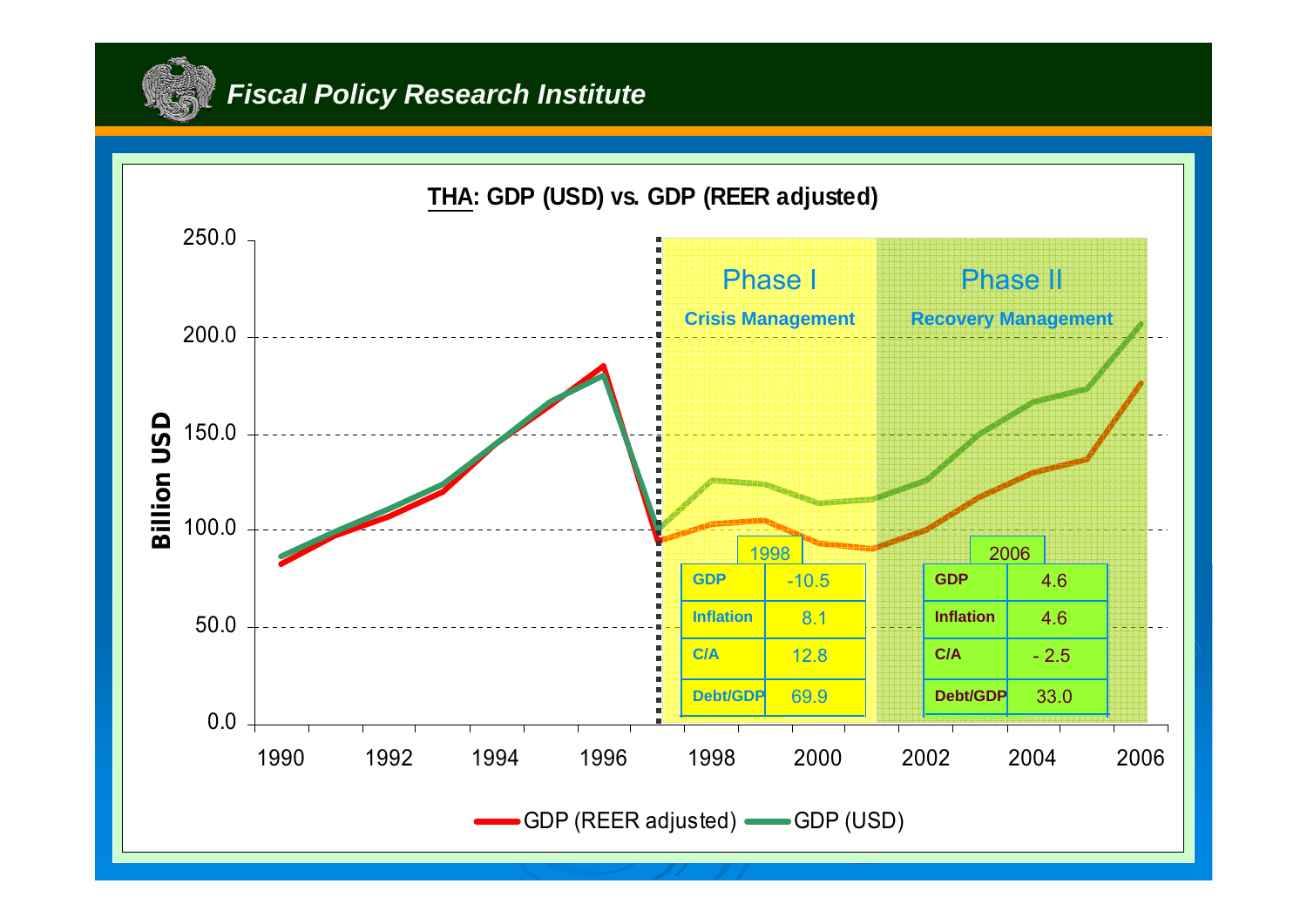

### **Thailand's Monetary policy and management phases - Stabilizing the exchange rate -**

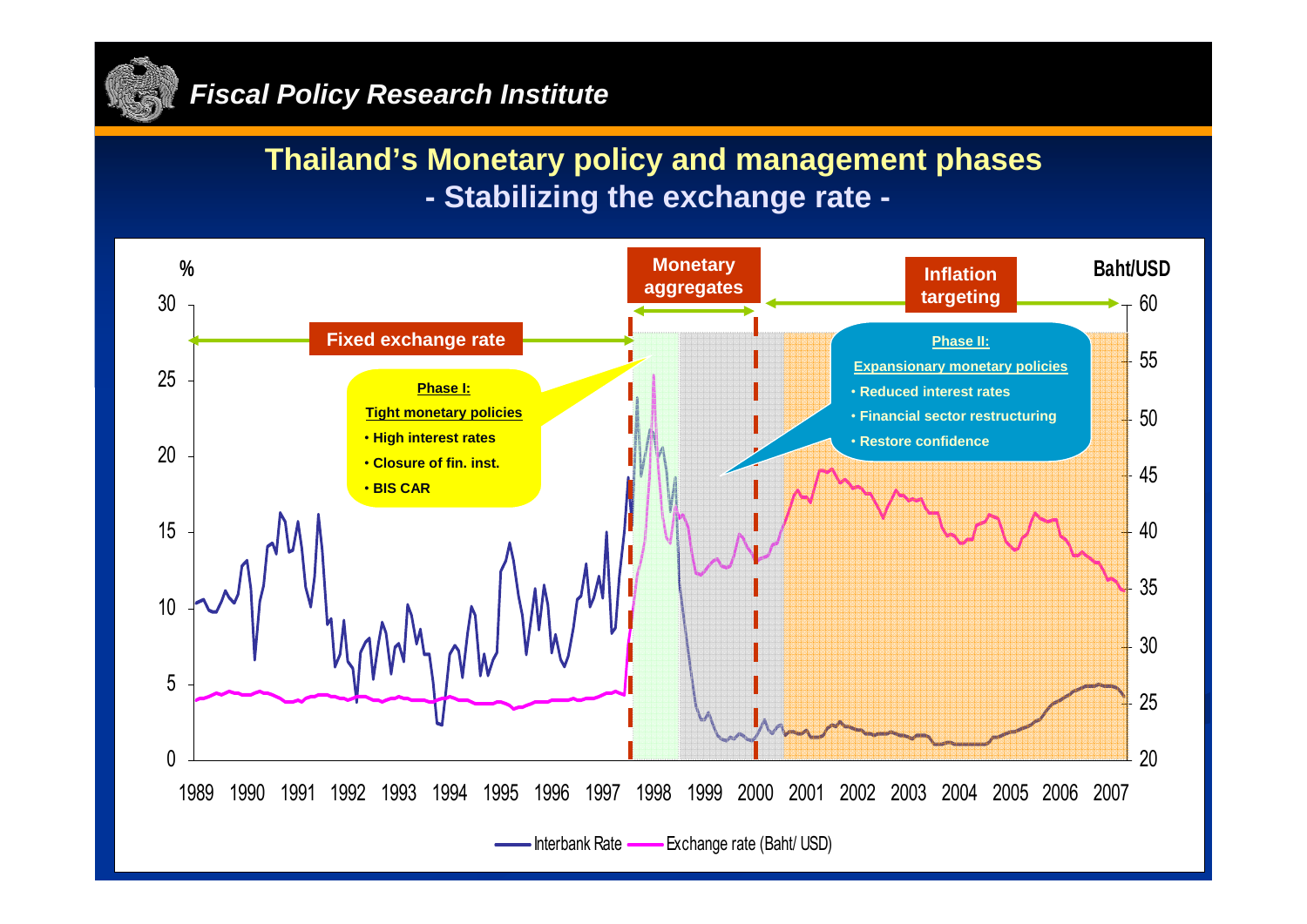

### **Supporting the recovery – the conduct of fiscal policy**

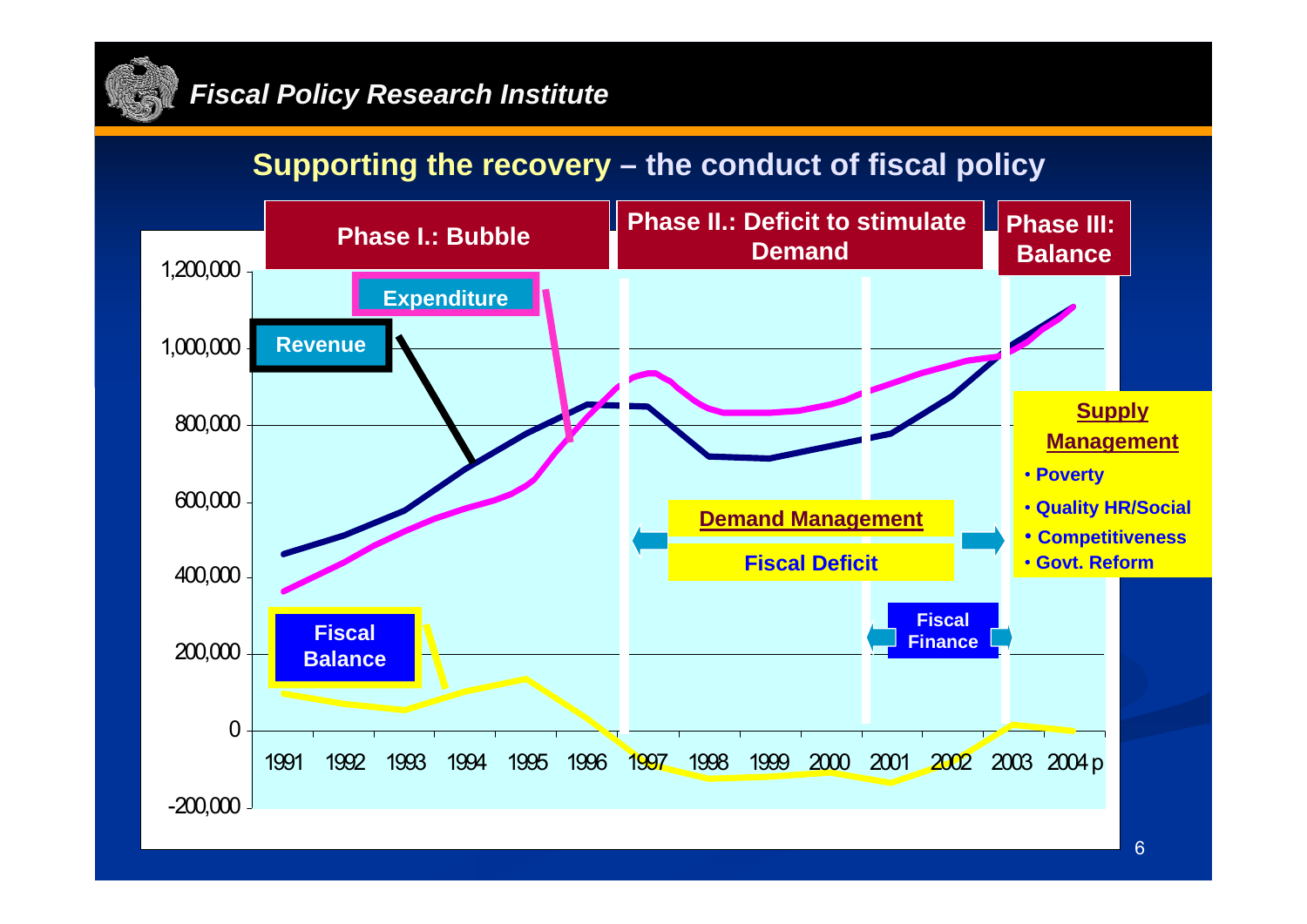

## **Thailand : Key Policies in Demand Management Phase**

- Refuse to increase tax (VAT to 10%) for fiscal balance but reduce some specific tax rates to stimulate demand
- **Restoring fiscal discipline** Fiscal Sustainability Plan
- Fiscal finance policy due to excess liquidity in the financial<br>market and dysfunction of the banking sector
	- ¾ Choices: External borrowing vs. Excess liquidity
	- ¾ Choices: Consumption spending vs. Loans for investment Village Fund/ People's Bank/ SME Loans/SML funding
- Stimulating the real estate sector (not allowing the market price to sink to the bottom)
	- $\triangleright$  TAMC homes for civil servants, Fee reduction for of real estate deed transfers
- Ξ Expanding the export bases via FTAs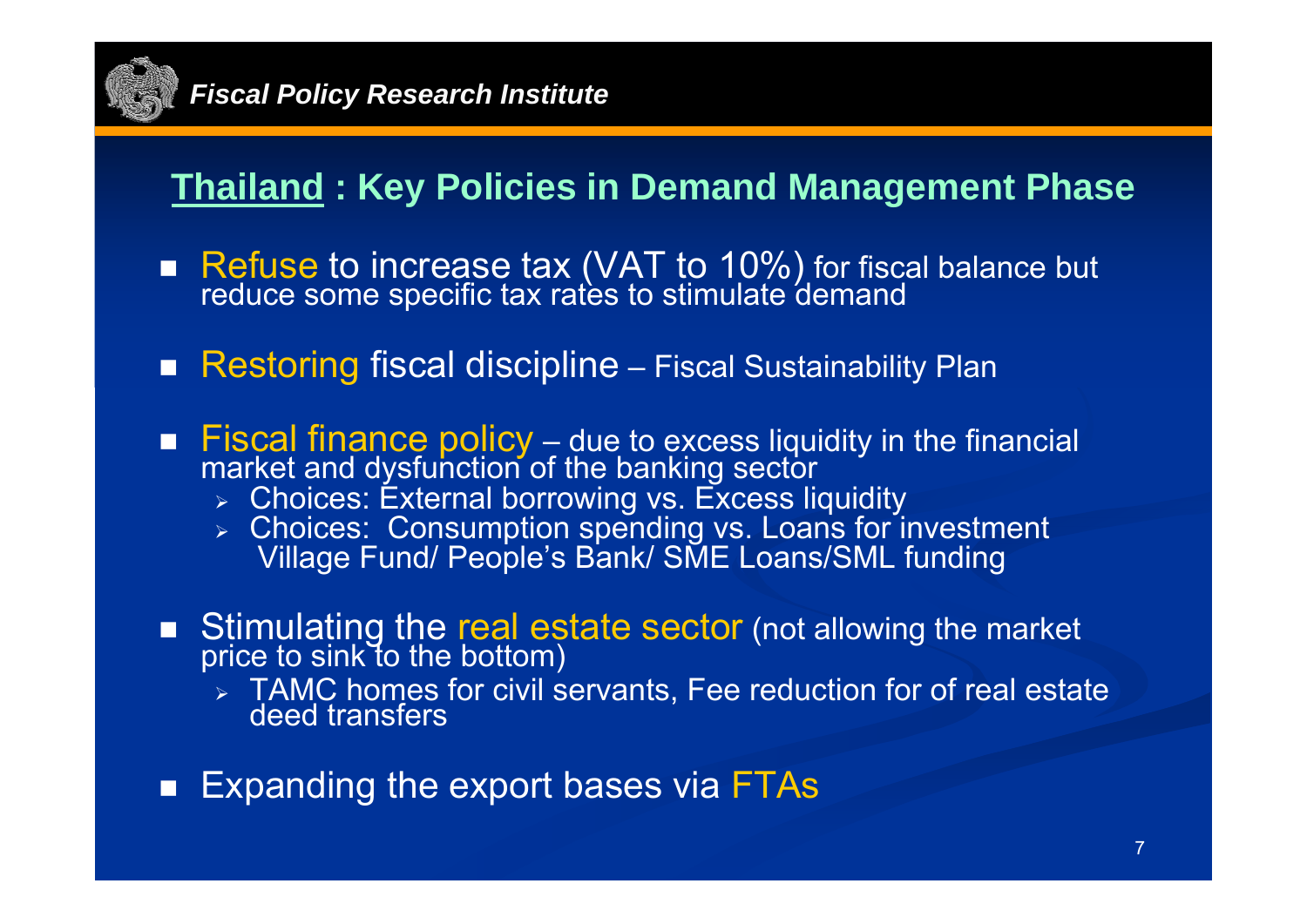

### **Additional factors contributing to the recovery: (1) External factors**



Imports of China from the various regions







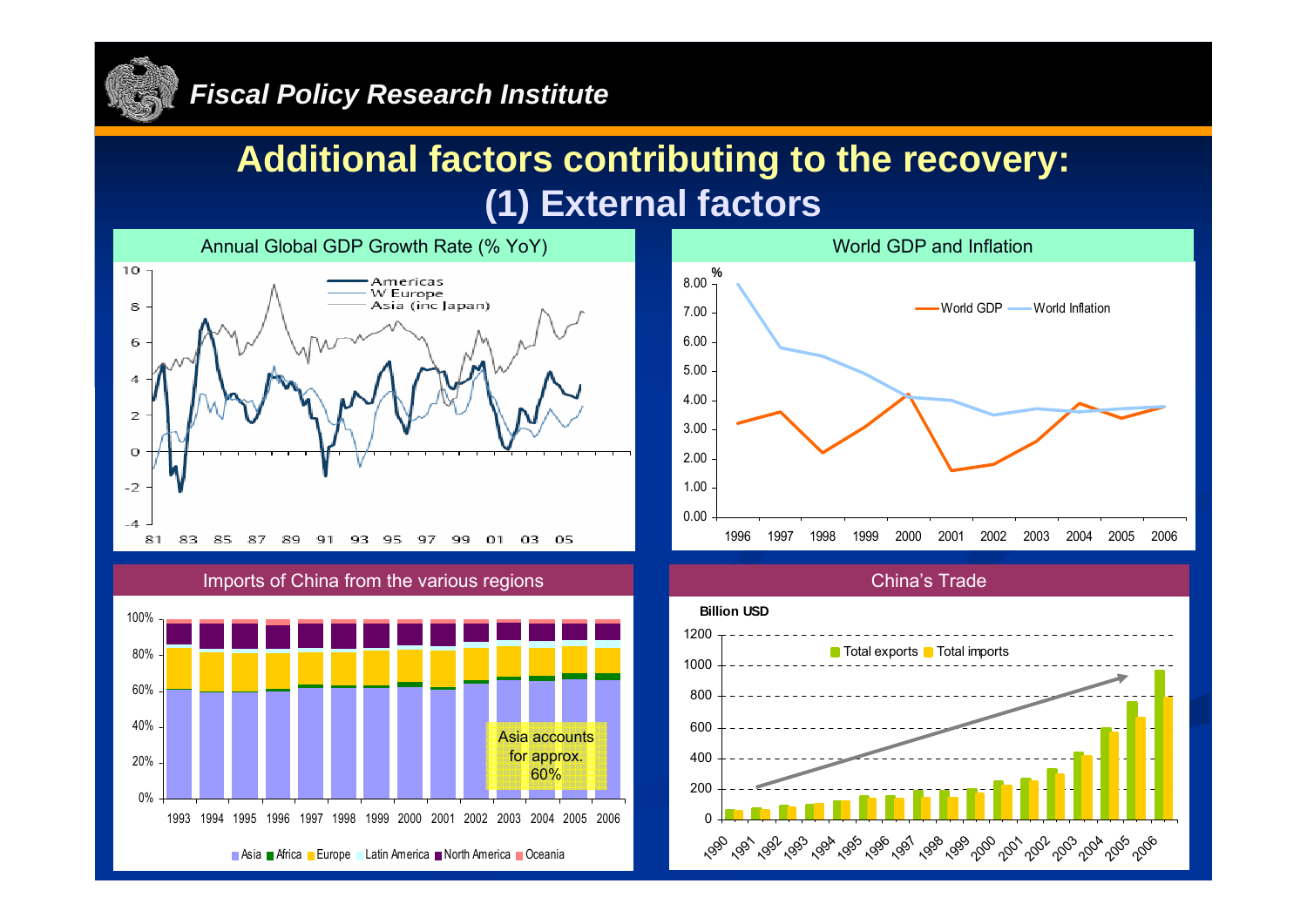

## **Factors contributing to the recovery: (2) Internal factors**

- $\blacksquare$ Sudden drop in capacity utilization after the crisis
- п Free productive capacity to serve domestic demand and exports *without* new investments



Strong exports + low investments +low imports  $\rightarrow$  C/A surplus, 1 int'l reserves + domestic policies/reforms ⇒ the recovery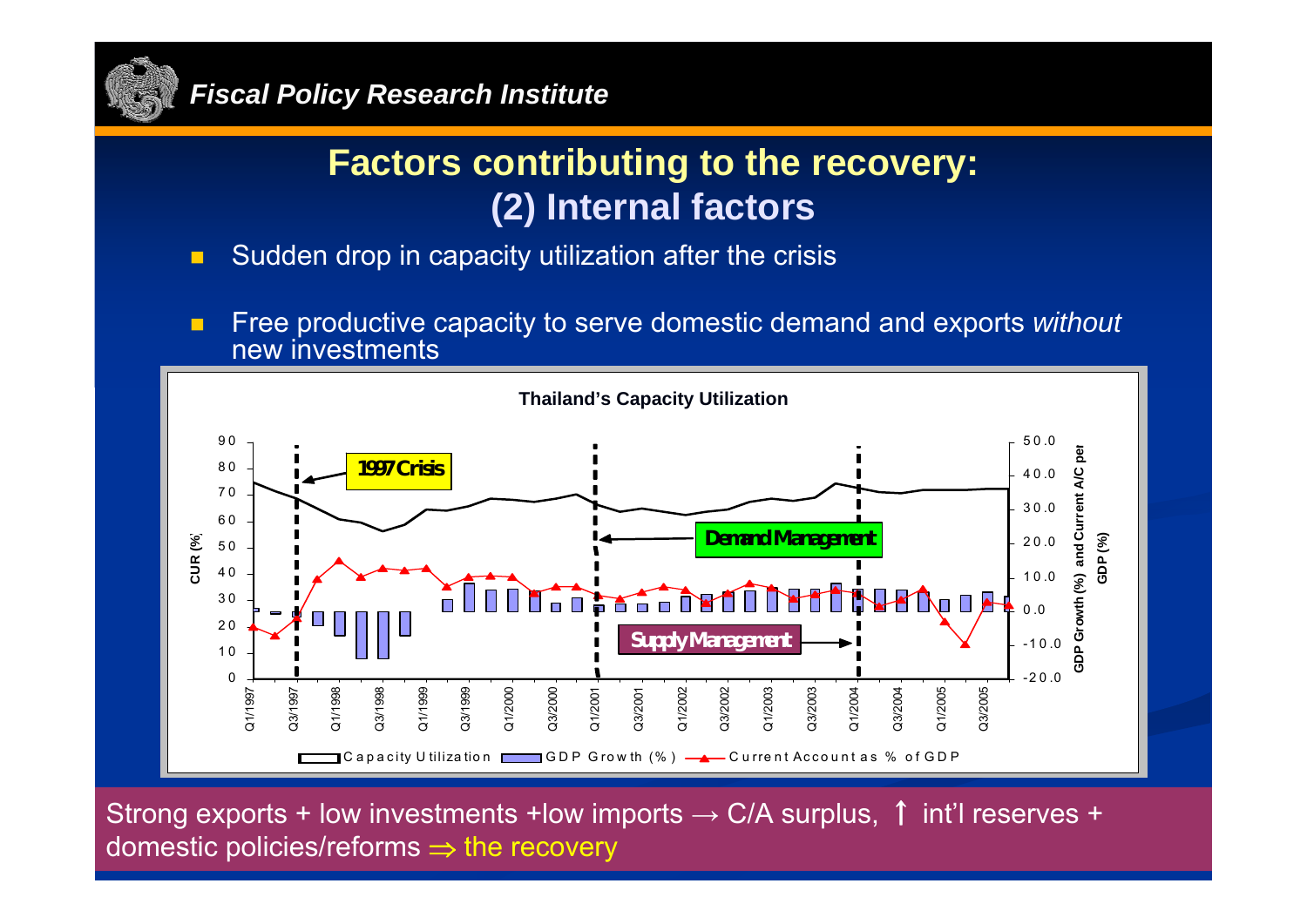

# **The challenges ahead :**

# **The crisis is over. Now, how to manage supply amid the global imbalance?**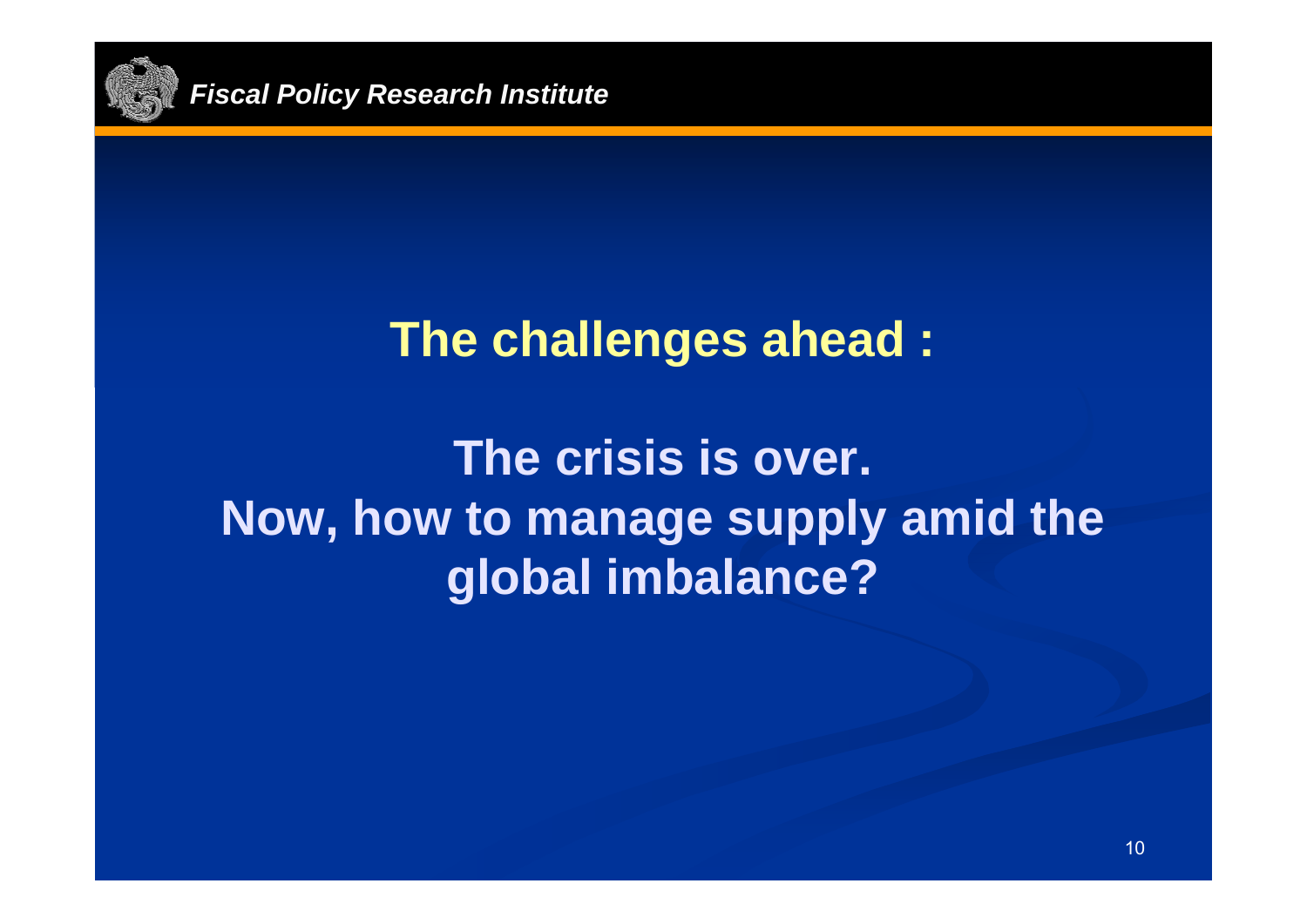

## **"Middle income trap": Struggle to climb onwards to higher income levels**

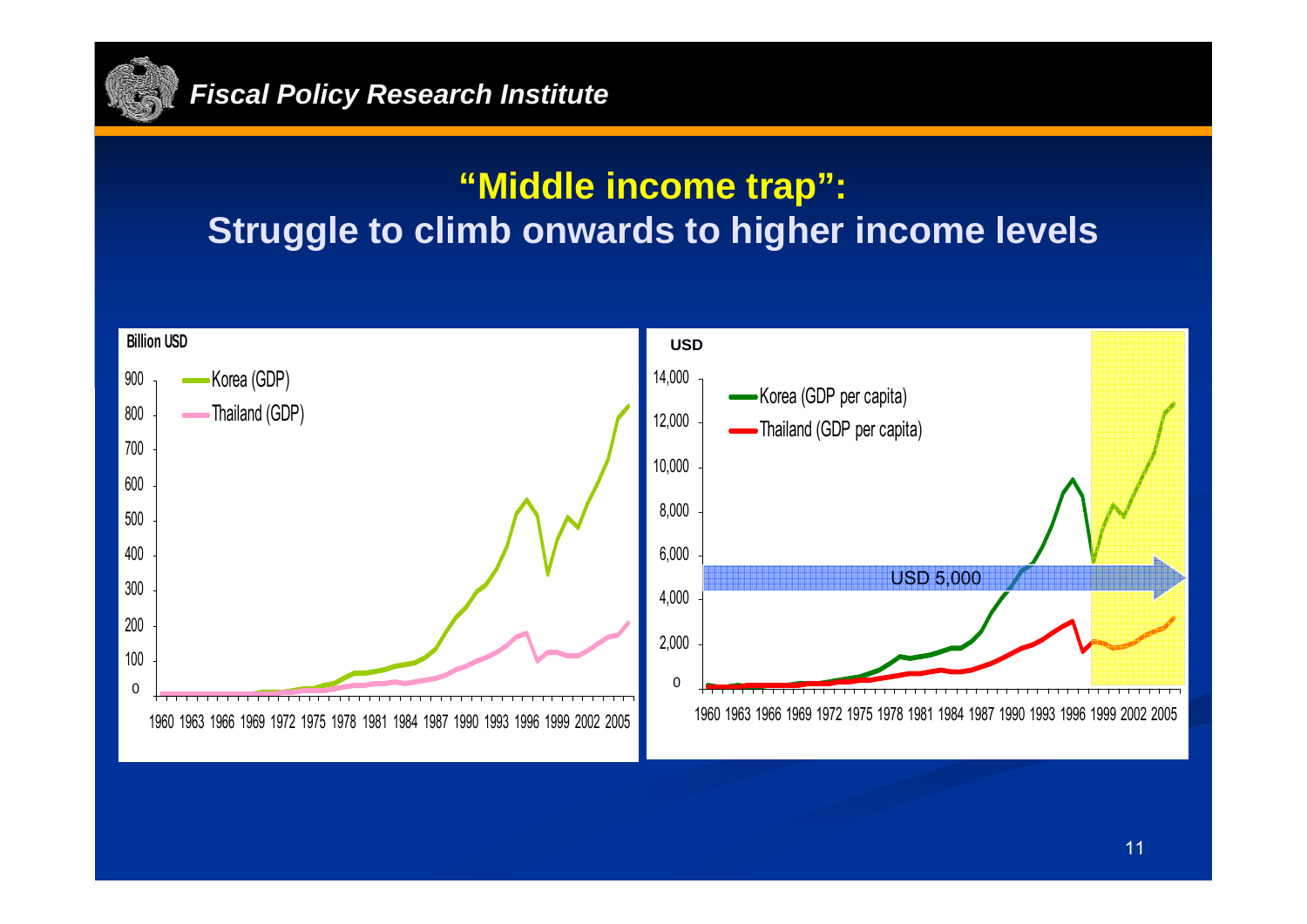

**If case 1:** Mismanagement policies ⇒ crisis recurring **If case 2:** Formulate and implement a new set of the right policies and institutional changes

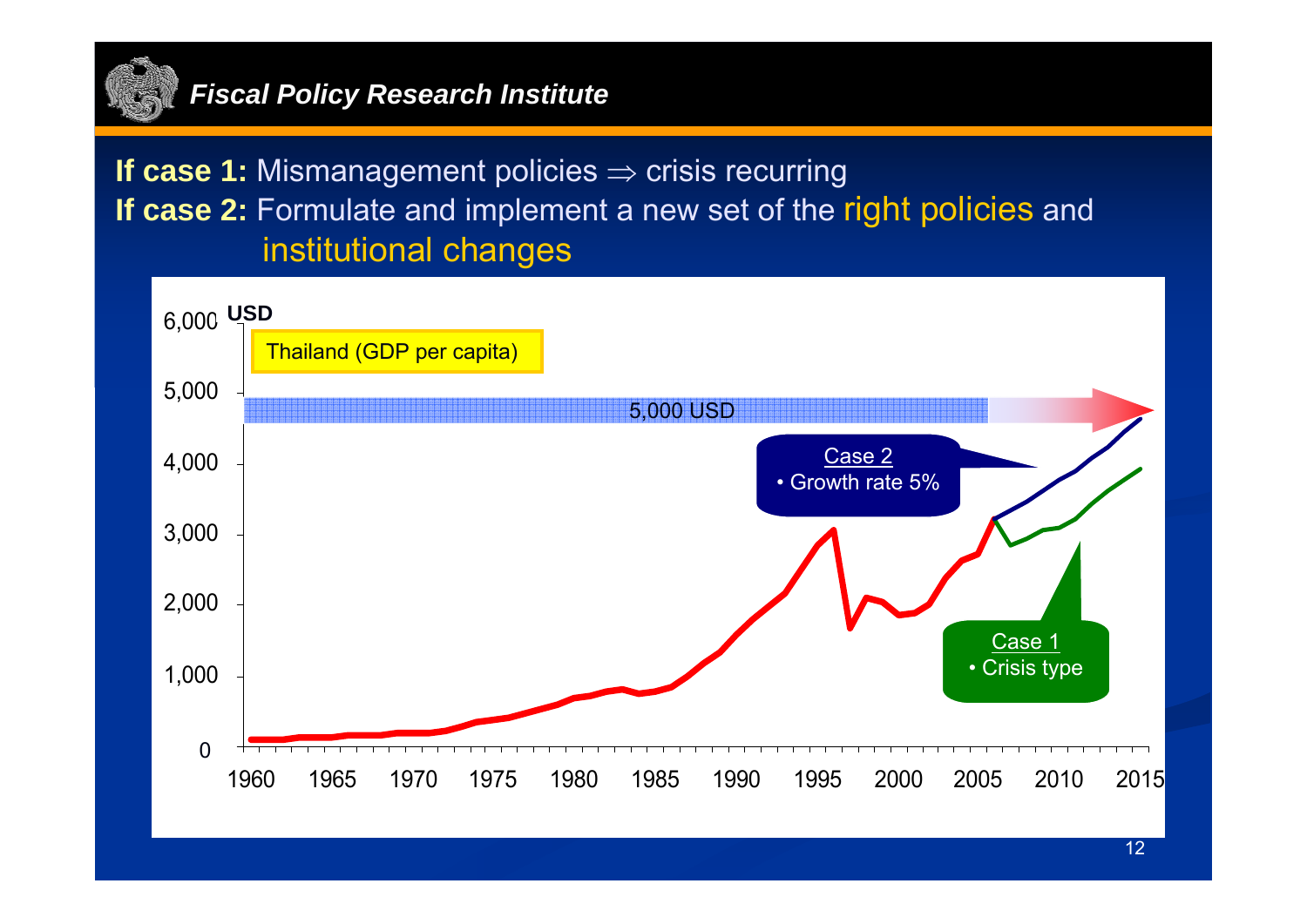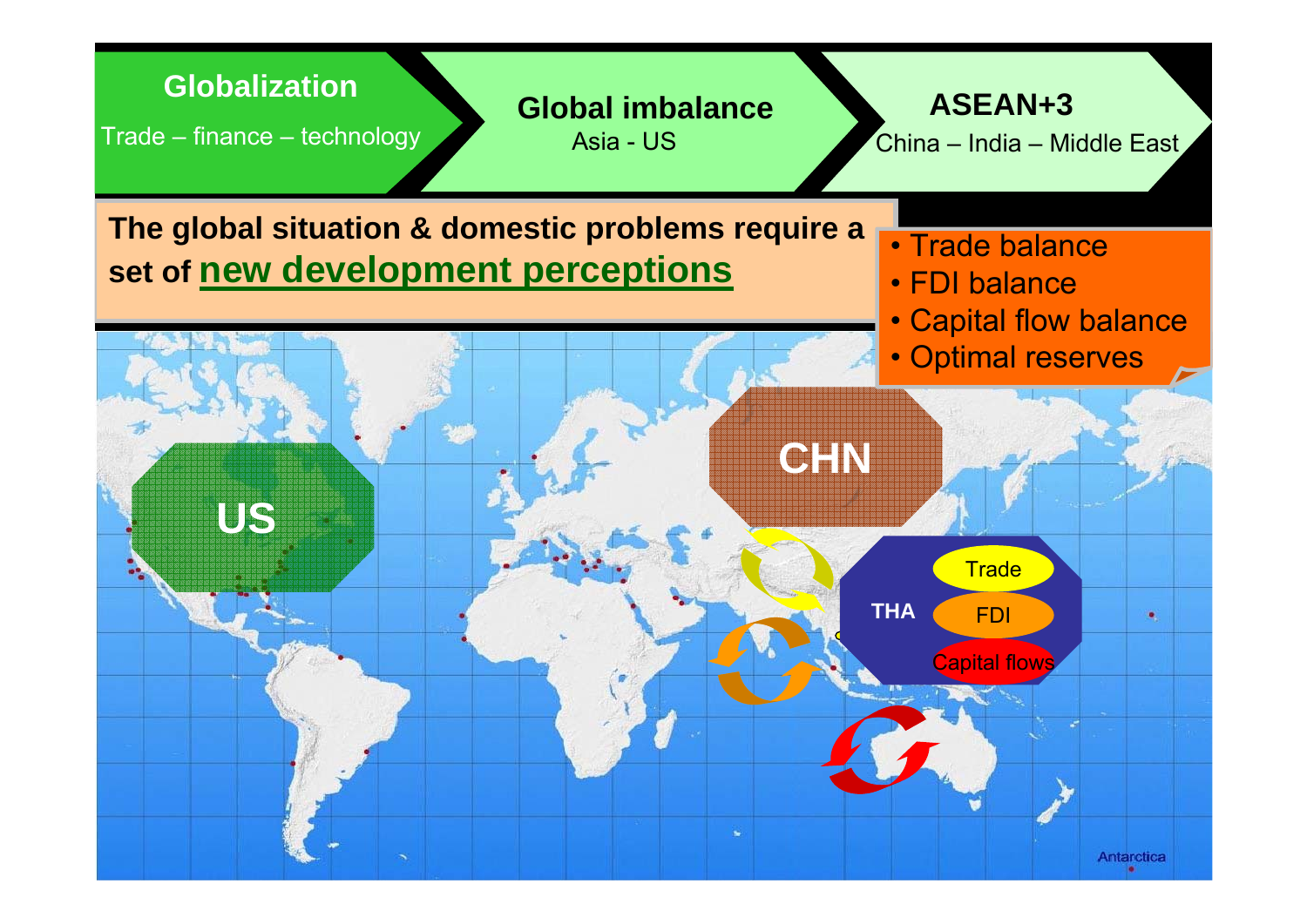



## **Policy consideration**

## **Infrastructure InvestmentInvestment**

- $\mathcal{L}_{\mathcal{A}}$ ■ Physical and Social Social
- $\mathcal{L}_{\mathcal{A}}$ ■ Outward FDI